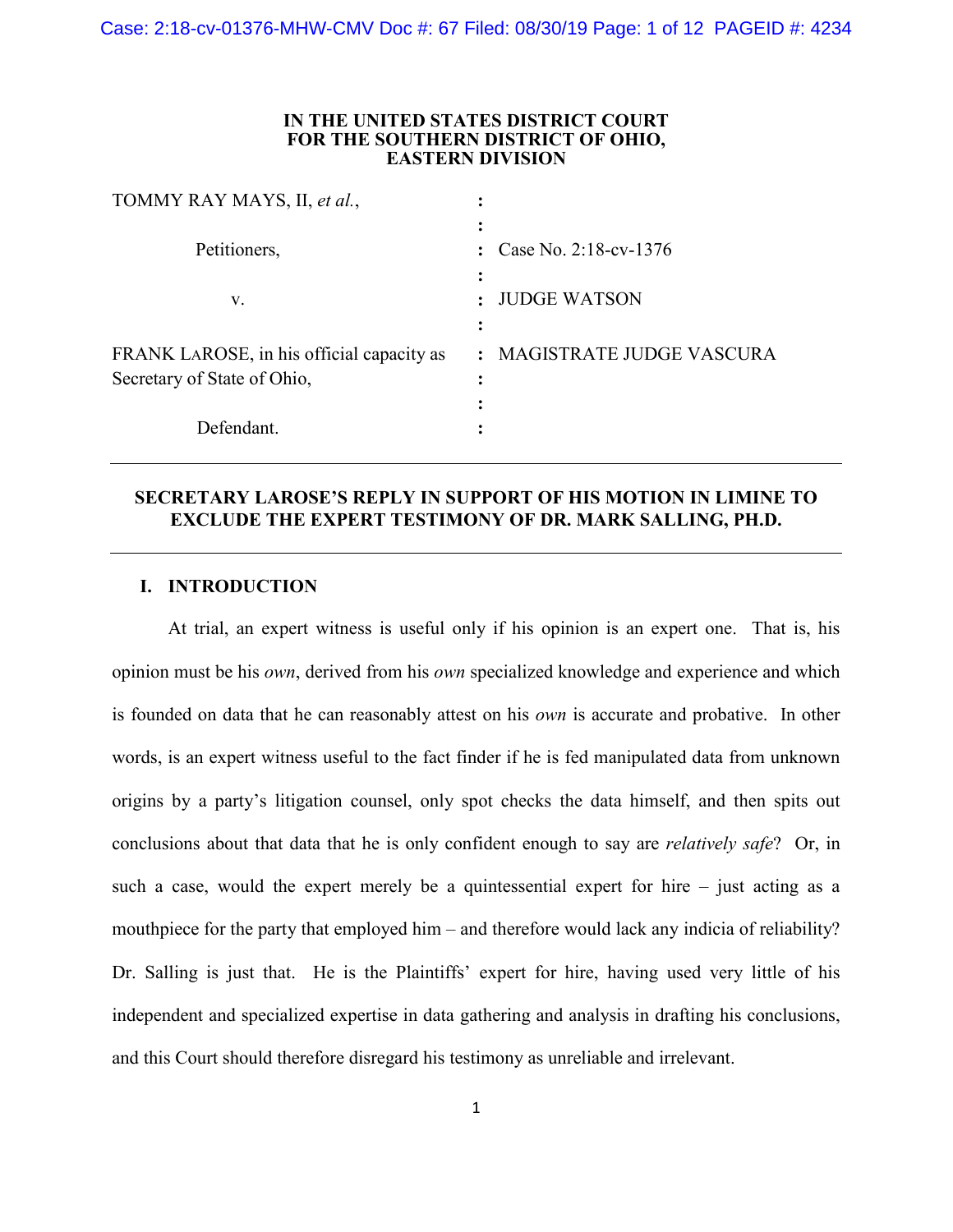### Case: 2:18-cv-01376-MHW-CMV Doc #: 67 Filed: 08/30/19 Page: 2 of 12 PAGEID #: 4235

This Court should also give no weight to the four declarations the Plaintiffs just recently offered in response to the Secretary's Motion in Limine to Exclude Dr. Salling's testimony (Doc. 53). Plaintiffs make a last minute attempt to demystify and legitimize the data included in Dr. Salling's reports by offering these four declarants whom they now identify, for the first time, as having played a significant role in the manipulation of that data. (Docs.  $66-1 - 66.4$ ). This Court should give no weight to these declarations because Plaintiffs failed to disclose them in violation of Fed. R. Civ. P. 26(e), and their failure is neither substantially justified nor harmless under Fed. R. Civ. P. 37(c).

Even if the Court chooses to weigh the declarations, they add no reliability to Dr. Salling's testimony for two reasons. First, there is no evidence that Dr. Salling relied on this information in drafting his Incarcerated Voter Report or that he analyzed the appropriateness of this newly disclosed data gathering and further data manipulation using his specialize knowledge and expertise. Indeed, throughout the entire process, Plaintiffs kept Dr. Salling in the dark about the origins of the data and how it was being manipulated. Second, and finally, these declarations only serve to further elucidate the torturous and suspiciously circuitous route the Plaintiffs' data took before landing at Dr. Salling's doorstep. For all of these reasons, Dr. Salling's testimony and the four declarations should be excluded from trial.

### **II. LEGAL ANALYSIS**

### **A. Plaintiffs' Four New Declarations Deserve No Weight.**

In an apparent eleventh hour attempt to concoct a legitimate pedigree for their data, Plaintiffs offer the following declarations of four individuals who handled and manipulated the data sets used in Dr. Salling's Incarcerated Voter Report: (1) Plaintiffs' Counsel Jonathan Diaz received the 13 county booking data from an organization called "All Voting is Local" and gave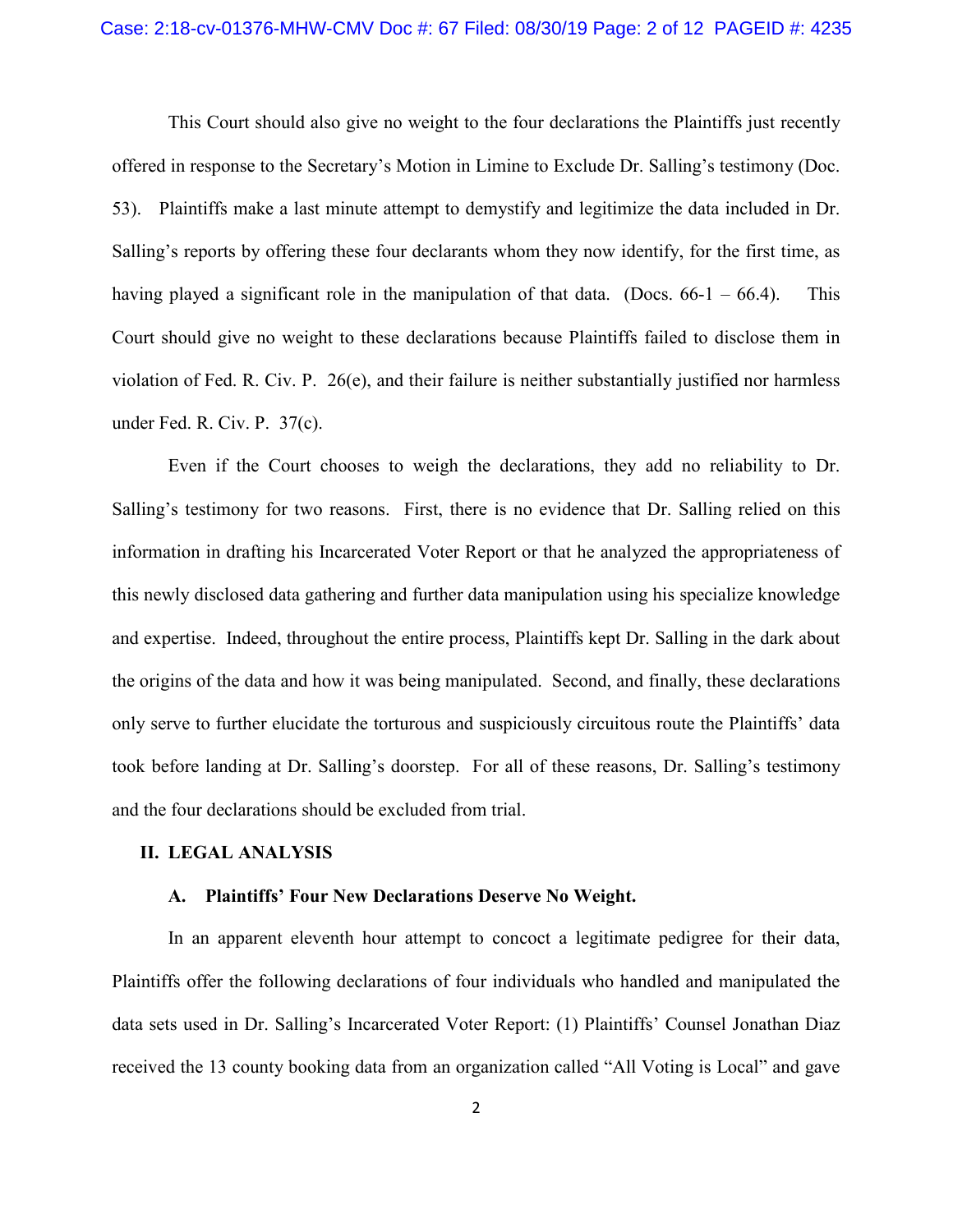the data to his employee, Moshe Pasternak to "combine" into a spreadsheet and then he sent the "combined" spreadsheet back to "All Voting is Local"<sup>[1](#page-2-0)</sup> (Doc. 66-1); (2) Moshe Pasternak "combined" and "standardized" the 13 county booking data into a spreadsheet (Doc. 66-4); (3) Christopher Brill, a Senior Data Analyst for TargetSmart Communications LLC apparently ran Ohio voter data through the "Coding Accuracy Support System (CASS) software" claiming that it makes "matching" easier and he allegedly incorporated Ohio's data into a "National Voter Registration File" (Doc. 66-2); (4) Justin Burchard, Chief Technology Officer for The Movement Cooperative (TMC) claims that he took a data set purporting to be the 13 county booking data set from All Voting is Local and "matched" it using a "proprietary algorithm" with TargetSmart's "National Voter Registration File" to come up with the "match score" (Doc. 66-3). The Secretary had absolutely no knowledge of the four declarants and the information contained in their declarations until August 16, 2019, when the Plaintiffs attached them to their response to the Secretary's Motion to Exclude Dr. Salling's Expert Testimony.

### **1. Plaintiffs' failure to disclose the four declarants and the information contained in their declarations violated Fed. R. Civ. P. 26.**

Fed. R. Civ. P.  $26(a)(1)(A)(i)$  and (ii) states:

(A) In General. Except as exempted by Rule 26(a)(1)(B) or as otherwise stipulated or ordered by the court, a party must, without awaiting a discovery request, provide to the other parties:

<span id="page-2-0"></span><sup>&</sup>lt;sup>1</sup> The Secretary primarily attacks the admissibility of the four declarations as clearly violative of Fed. R. Civ. P. 26 and 37 and the admissibility of Dr. Salling's expert testimony as unreliable under Fed. R. Evid. 702. Alternatively, however, it appears that Attorney Diaz, and perhaps other lawyers for Plaintiffs have played significant, non-legal roles in developing Dr. Salling's expert testimony. To the extent Attorney Diaz and other lawyers may possess discoverable information and may be called as witnesses in this matter, their continued work as attorneys of record could present conflicts of interest moving forward. If the Court does give weight to these declarations, these individuals could be called as fact witnesses. *See* Ohio R. Prof. Con. 3.8.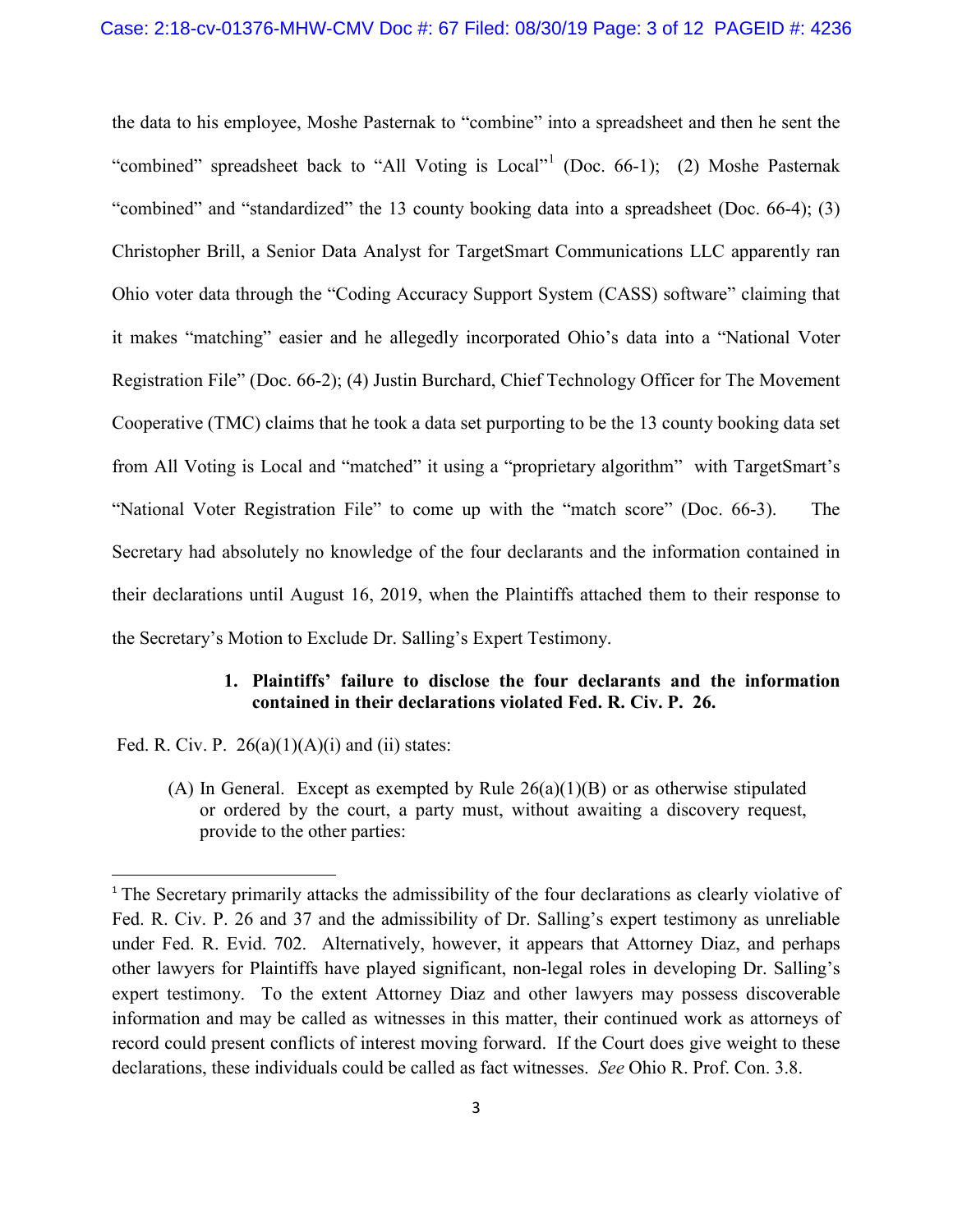(i) the name and, if known, the address and telephone number of each individual likely to have discoverable information—along with the subjects of that information—that the disclosing party may use to support its claims or defenses, unless the use would be solely for impeachment;

(ii) a copy—or a description by category and location—of all documents, electronically stored information, and tangible things that the disclosing party has in its possession, custody, or control and may use to support its claims or defenses, unless the use would be solely for impeachment;

As to expert testimony, Fed. R. Civ. P. 26(a)(2)(B)(i) and (ii) requires the disclosure of an expert witness' written report, which must include, among other items, "a complete statement of all opinions the witness will express and the basis and reasons for them" and "the facts or data considered by the witness in forming them." Finally, Fed. R. Civ. P. 26(e)(1) and (2) require parties to timely supplement all disclosures made under that rule. Rule  $26(e)(1)$  states, "A party who has made a disclosure under Rule  $26(a)$ ...must supplement or correct its disclosure or response: (A) in a timely manner if the party learns that in some material respect the disclosure or response is incomplete or incorrect, and if the additional or corrective information has not otherwise been make known to the other parties during the discovery process or in writing; or (B) as ordered by the court." Finally, Fed. R. Civ. P. 26(e)(2) specifically provides that, "For an expert whose report must be disclosed under Rule 26(a)(2)(b), the party's duty to supplement extends both to information included in the report and to information given during the expert's deposition. Any additions or changes to this information must be disclosed by the time the party's pretrial disclosures under Rule 26(a)(3) are due."

Dr. Salling's expert report including all of his opinions, the reasons for his opinions, and the facts and data considered by Dr. Salling was due on April 12, 2019. (Doc. 28,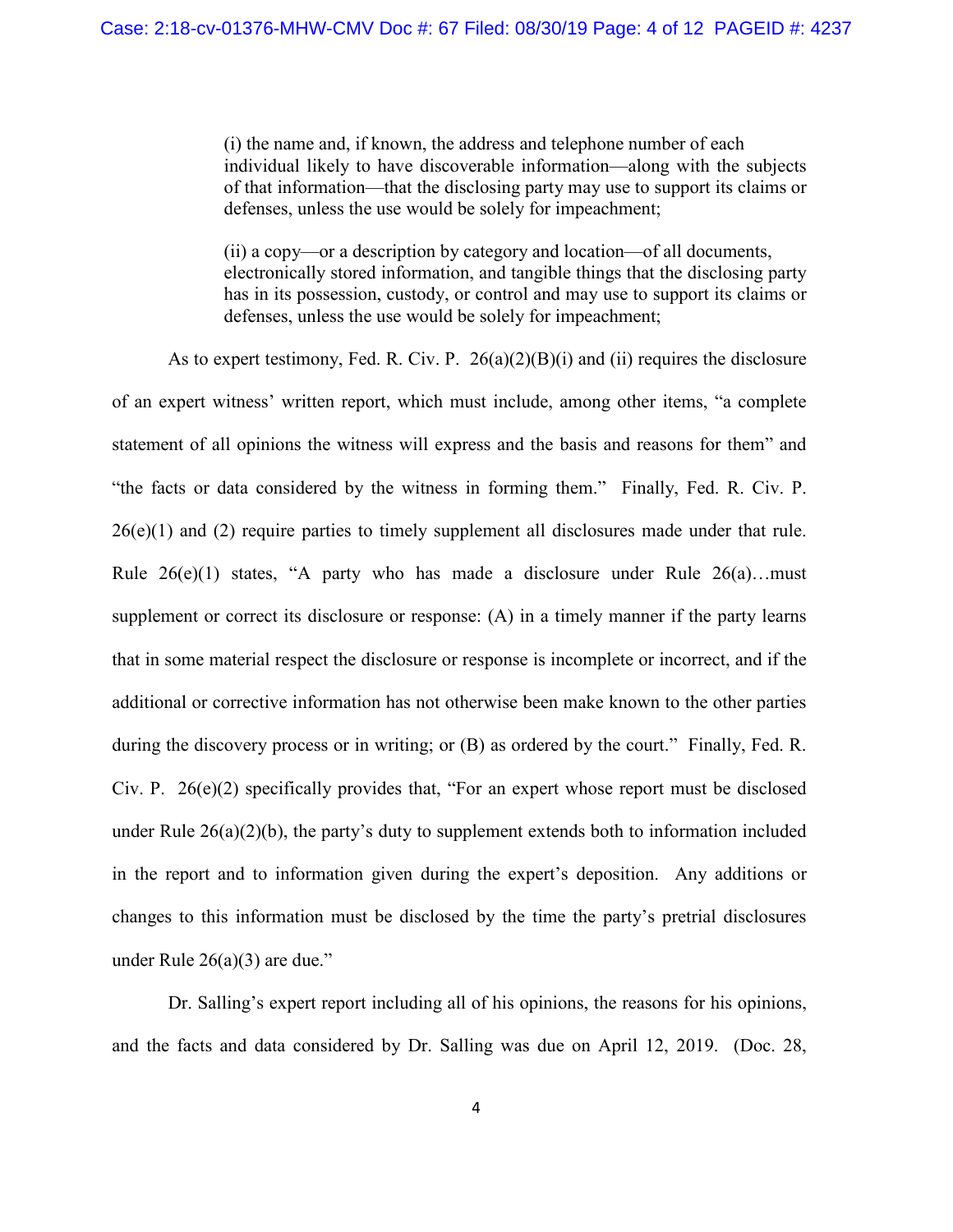PAGEID # 235). The Secretary received Dr. Salling's report on or around that time and it contained no mention of the four declarants, their roles or the information that they provided. On May 16, 2019, the Secretary took the deposition of Dr. Salling and demanded he produce "all materials, reports, or documents" that he "has reviewed, analyzed, or relied upon," and "all materials or documents that contain facts or data (he) considered in forming his opinions in this case" and "all material or documents that identify assumptions on which (he) relied informing his opinions." (Doc. 50-1, PAGEID # 512-513). The Secretary's demand specifically included "documents or materials provided by *any party or attorney* affiliated with this case." (Id. emphasis added). Dr. Salling did not disclose the four declarants, their roles or the information that they provided at the time of his deposition.

Dr. Salling was unable to answer the Secretary's questions about the data at his deposition under oath. The Secretary made many attempts to extract important information from Dr. Salling regarding the content and origins of the data that he allegedly used in his reports. Time and again, Dr. Salling testified inaccurately or simply did not know the answers to the Secretary's questions. For example, Dr. Salling testified that the booking spreadsheet came from "The Movement something, I believe." (Doc. 50-1 at 59); Dr. Salling didn't know how the 13 county booking data was obtained except through a public records request (Id. at 96-97); he didn't know much of the content of the booking data spreadsheet (Id. at 108); and, Dr. Salling testified that "The TMC folks" developed the matching algorithm but didn't know how it worked. (Id. at 112-113). At no time did Dr. Salling or Plaintiffs' counsel mention the four declarants or their roles in gathering and manipulating the data in his expert report.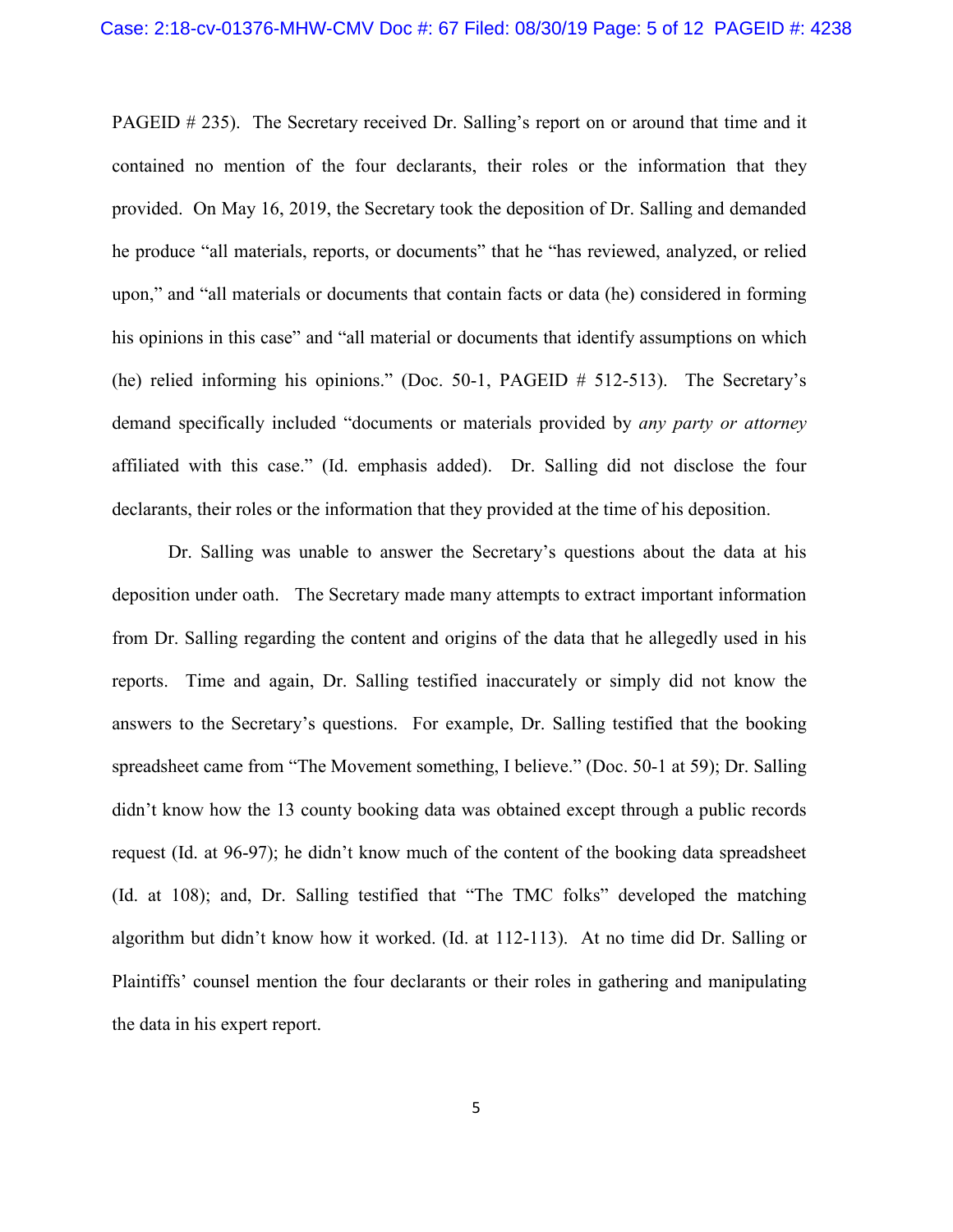Plaintiffs offer the four declarations as support for Dr. Salling's expert report. As such, Plaintiffs should have disclosed these actors initially with Dr. Salling's expert report on April 12, 2019 pursuant to Rule 26(a)(2)(B) and this Court's Preliminary Pretrial Order (Doc. 28). Plaintiffs again were obligated to disclose these actors and their roles upon the Secretary's demand at Dr. Salling's May 16, 2019 deposition. Plaintiffs failed to make those required disclosures too. Instead, Plaintiffs allowed Dr. Salling's deposition to proceed, knowing that they had not provided all of the demanded information. Finally, and perhaps most troubling of all, Plaintiffs' counsel failed to hand over these declarants in a timely manner either at Dr. Salling's deposition or shortly thereafter, which was specifically required under Rule  $26(e)(2)$ . Plaintiffs failed to do so even after watching Dr. Salling provide inaccurate, incomplete testimony under oath due in large part to their failure to disclose the information. Instead, Plaintiffs knowingly permitted Dr. Salling to testify inaccurately under oath and never corrected or supplemented their expert disclosures to the Secretary or upon Dr. Salling's deposition as required by Rule 26(e)(1)(A).

#### **2. Fed. R. Civ. P. 37 also supports exclusion of the four declarations.**

Fed. R. Civ. P. P 37(c)(1) requires that any party who fails to make required disclosures shall not, unless the error was substantially justified or harmless, use that information or witness to supply evidence on a motion, hearing, or at a trial. Fed. R. Civ. P. P.  $37(c)(1)$  "is not merely a technical procedural rule. It is enforced for good reasons, among them that notice of possible witnesses is consistent with full and fair disclosure, and disclosure allows opposing parties the opportunity, or at least the option, to conduct its own deposition or other investigation of the potential witness's statements." *Quintanilla v. AK Tube LLC.,* 477 F.Supp.2d 828, 836 (N.D. Ohio 2007). Exclusion of undisclosed evidence "is automatic and mandatory under Rule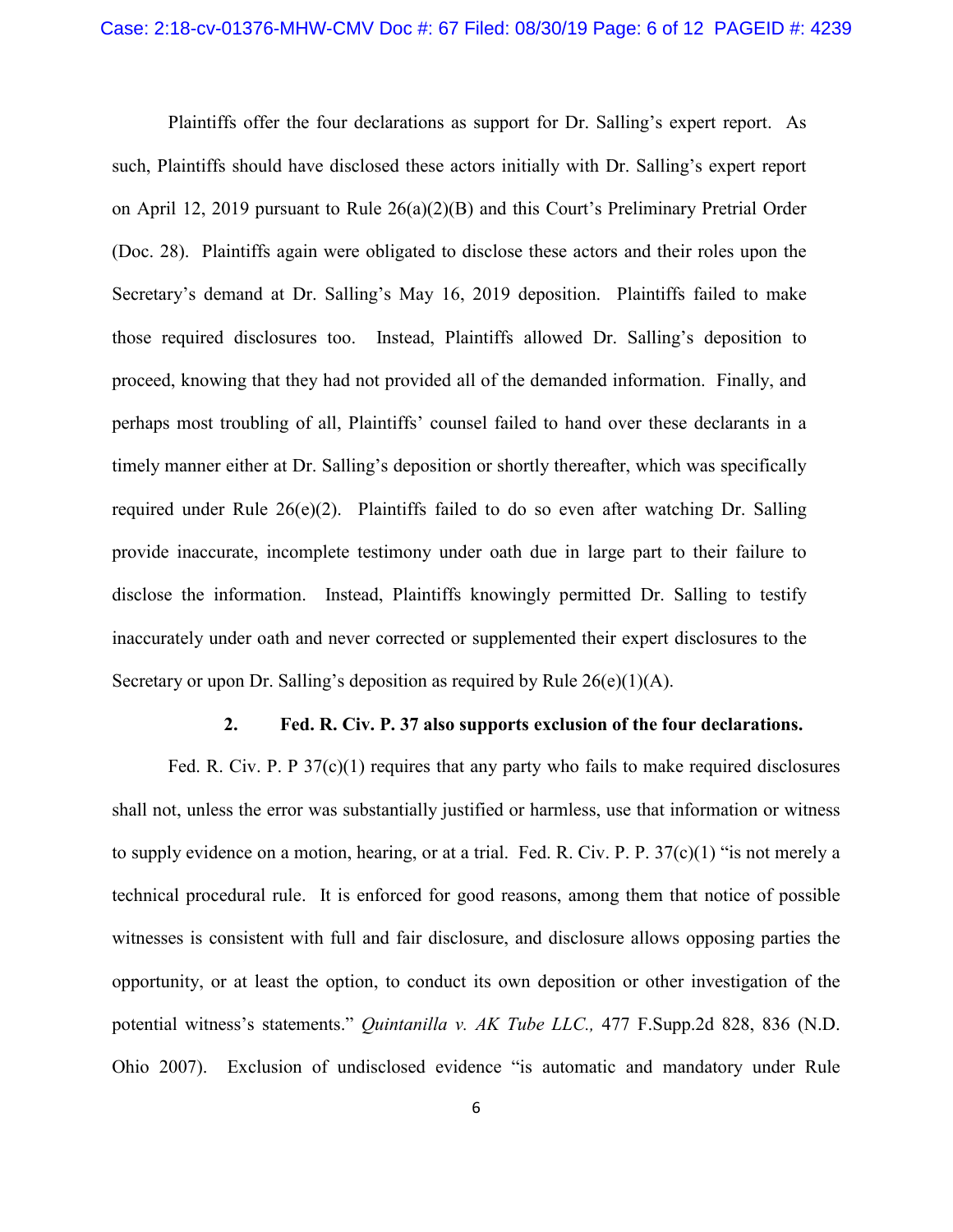37(c)(1)" absent a showing that the non-disclosure was harmless or substantially justified. *Dickenson v. Cardiac & Thoracic Surgery of E. Tenn., P.C., 388 F.3d 976, 983 (6<sup>th</sup> Cir. 2003).* 

Sixth Circuit courts have excluded witnesses in cases where a party has failed to disclose them in accordance with the rules and the failure was neither substantially justified nor harmless. *See e.g., Sommer v. Davis,* 317 F.3d 686, 692 (6<sup>th</sup> Cir. 2003) (affirming lower court's decision to exclude expert testimony where failure to disclose expert in a timely manner was not an honest mistake). Courts also disallow the use of declarations where a party has failed to timely disclose the declaration. *See Gipson v. Vought Aircraft Indus. Inc.*, 387 Fed.Appx 548, 554 (6<sup>th</sup> Cir. 2010) (striking affidavit where evidence existed months before the close of discovery but was not submitted until the summary judgment stage and failure to disclose was neither substantially justified nor harmless); *Murray v. Ohio Dep't of Corr.,* 2019 U.S. Dist. LEXIS 20244 (S.D. Ohio, 2019) (affidavits excluded for failure to disclose); *Nava-Perez v. Jefferson Cty. Stone Co.,*  2012 U.S. Dist. LEXIS 132165, \*11-12 (W.D. Ky. 2012) (same); *Johnson v. UPS,* 236 F.R.D. 376, 377-78 (E.D. Tenn. 2006) (granting party's motion to exclude undisclosed evidence and finding late disclosure not harmless).

Finally, parties who fail to timely supplement disclosures also face exclusion of their proffered evidence as a sanction under Fed. R. Civ. P. 37. *Hoffman v. Caterpiller*, 368 F.3d 709, 714 ( $7<sup>th</sup>$  Cir. 2004) (expert testimony excluded for failure to supplement disclosure with a videotape relied upon by the expert). *See also Abrams v. Mendsen,* 218 F.R.D. 539 (E.D. Mich. 2003) (failure to supplement expert's deposition testimony with equations that were used in computer program that expert used for his opinion excluded from trial).

Without a doubt, Plaintiffs failed to make the required disclosures. Thus, the question for this Court is whether the error was substantially justified or harmless. *Sommer,* 317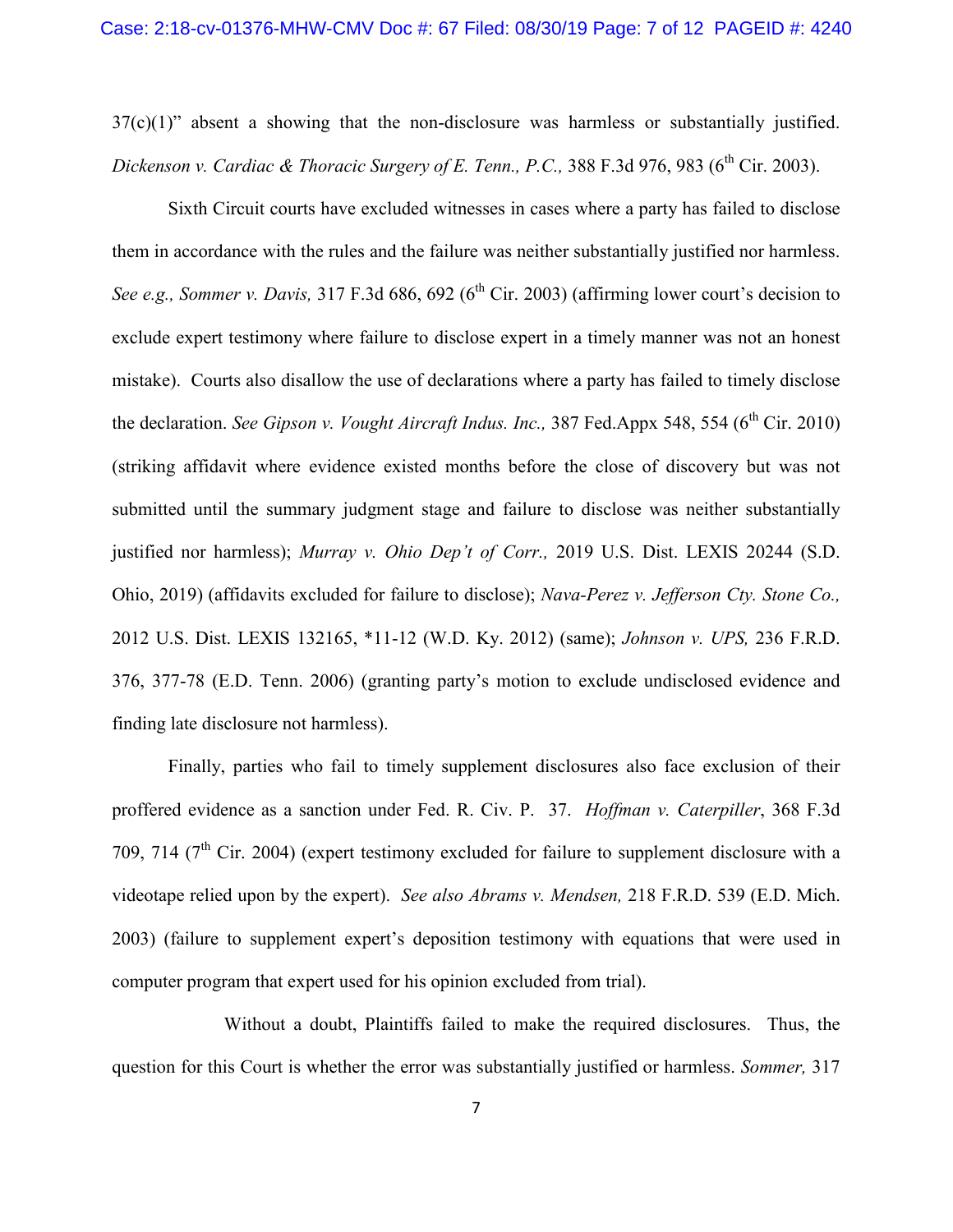F.3d at 692. *See also Roberts v. Galen of Va., Inc.*, 325 F.3d 776, 782 (6<sup>th</sup> Cir. 2003) (Rule  $37(c)(1)$  requires absolute compliance with Rule  $26(a)$ ). In order for the error to be harmless, it needs to involve an honest mistake coupled with sufficient knowledge on the part of the opposing party. *Sommer* at 692. The burden is on the potentially sanctioned party to prove harmlessness. *Roberts, supra.* Plaintiffs meet neither of these requirements. Prior to the Plaintiffs filing their response to the Secretary's Motion in Limine to Exclude Dr. Salling's Testimony on August 16, 2019, the Secretary had no knowledge of these declarants and had no opportunity to cross-examine them during discovery. Additionally, the Secretary's search for the information was open and obvious. The Secretary repeatedly asked for the information on numerous occasions both in writing and from Dr. Salling at his deposition. Despite these repeated requests, Plaintiffs sat on the information until the last minute – when they believed it most benefited them. Considering these repeated failures to disclose this information at every step along the way in discovery, even when faced with the Secretary's repeated questions regarding the origins of the data and Dr. Salling's inaccurate and incomplete testimony, Plaintiffs cannot reasonably claim that it was just an honest mistake. Plaintiffs' deliberate refusal to disclose this information was not substantially justified or harmless. Thus, the declarations should be excluded.

### **B. Plaintiffs Still Cannot Prove That Dr. Salling's Expert Testimony is Reliable.**

In their response, Plaintiffs merely offer only unsupported, self-serving statements that Dr. Salling's expert testimony is reliable. For example, Plaintiffs assert, without any support, that the newly disclosed data organizations that they have "relationships" with such as the TMC organization and TargetSmart are "well respected" agencies that specialize in data processing and are "recognized experts" in their fields. (Doc. 66, PAGEID # 4202, 4207, 4209). Plaintiffs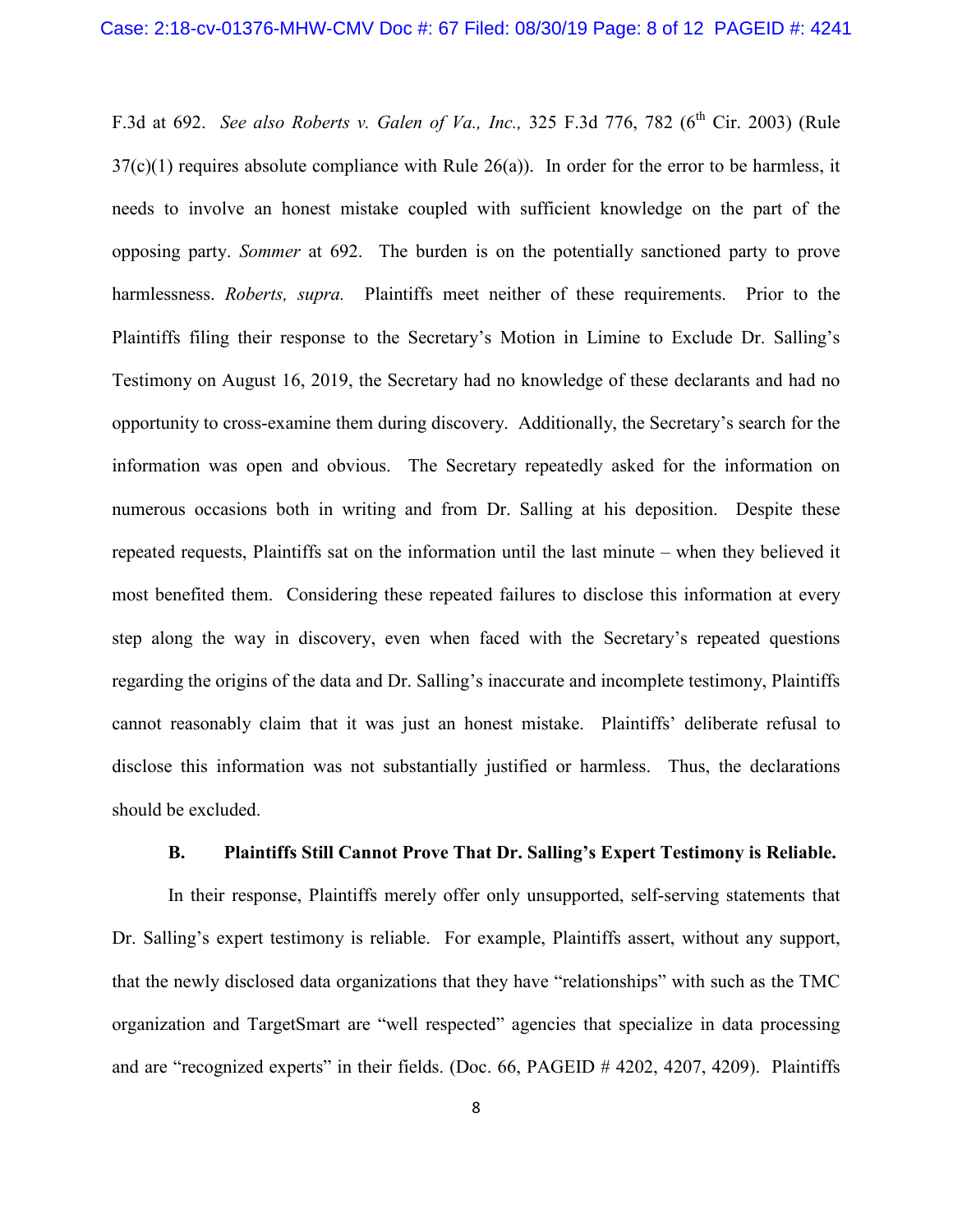concede that Dr. Salling did not "participate in the selection of the counties in the sample" because there were "time and resource constraints." (Id. at PAGEID# 4211). Even so, Plaintiffs claim that Dr. Salling is "reasonably familiar" with the facts and data contained in his report. (Id. at PAGEID # 4208-4209). Again, these bald assertions lend no support to Plaintiffs' burden to establish that Dr. Salling's testimony is reliable and should be disregarded.

Plaintiffs further attempt to obfuscate Dr. Salling's negligible role in his own Incarcerated Voter Report by claiming that the data contained therein is "not reasonably in doubt" and is "unrefuted" because the Secretary simply chose not to conduct his own tests on the data. (Id. at PAGEID # 4209-4210). Plaintiffs' assertions again miss the mark. First, the burden remains on the Plaintiffs to prove that Dr. Salling's report is reliable. Second, even if the Secretary had an affirmative duty to test the Plaintiffs' data, he could not possibly have done this because the Plaintiffs have withheld several critical pieces of the data – the most glaring example being the mystery "black box" algorithm used to create the alleged matching scores used in Dr. Salling's conclusions. This alone supports exclusion of Dr. Salling as an expert witness.

Courts have excluded expert testimony where parties fail to disclose critical pieces of information and analytical processes such as algorithms and computer programs used by experts. In *Abrams,* 218 F.R.D. at 540-541, a party moved to exclude the testimony of an accident reconstruction expert who utilized an algorithm to conduct his expert analysis on the speed and velocity rates of the cars involved in the accident. The *Abrams* expert did not produce the algorithm and he could not explain how it worked. *Id.* The court excluded the expert's testimony pursuant to Fed. R. Civ. P 37 and explained, "Allowing (the expert) to testify regarding his calculations as to the speed/energy dissipated at the time of the motor vehicle accident without providing the equations within a reasonable time before trial is unfair to the (opposing party)."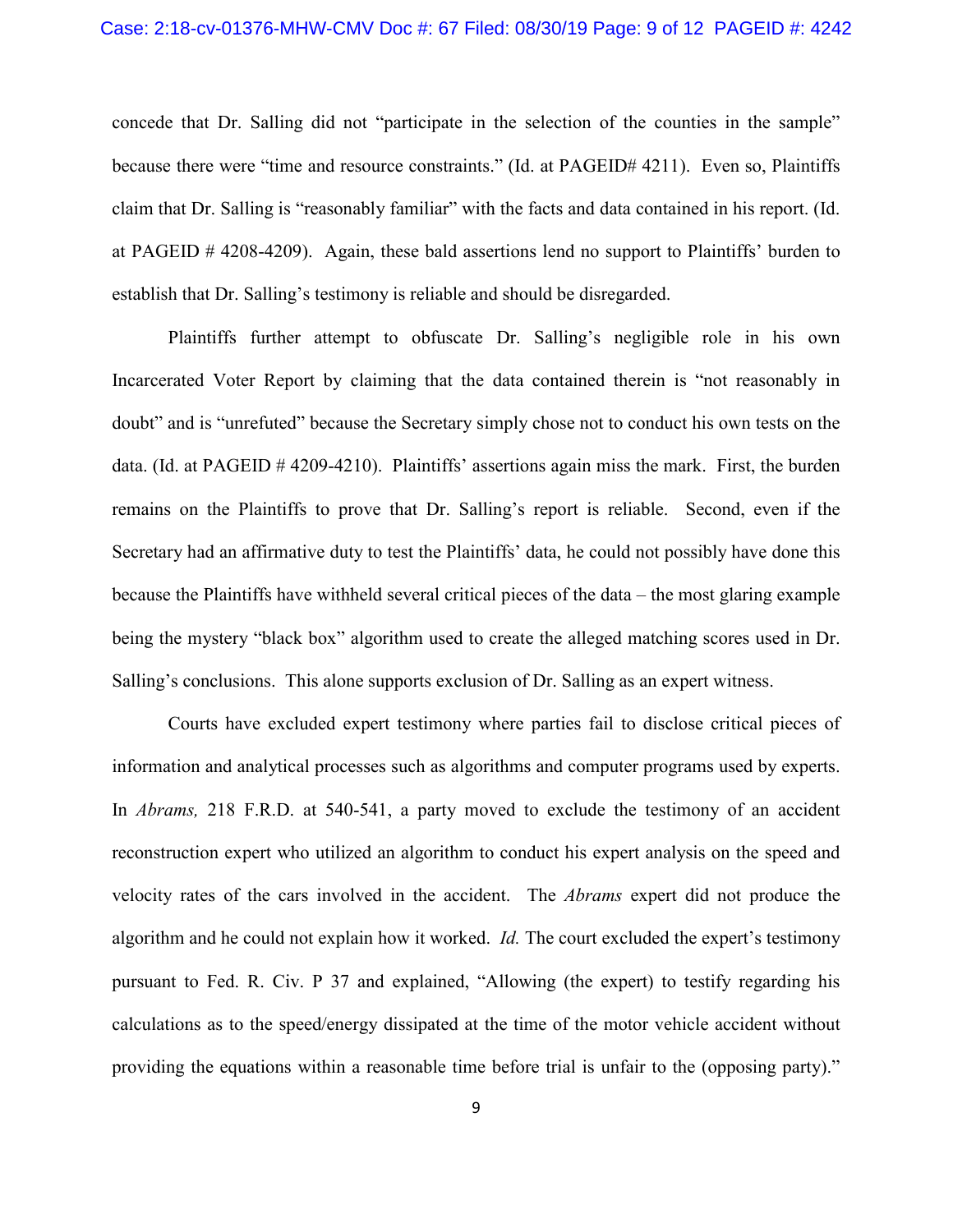*Id.* at 541. *See also United States v. Batchelor-Robjohns,* 2005 U.S. Dist. LEXIS 13552 (S.D. Fla. 2005) (Where plaintiff's expert refused to disclose allegedly proprietary computer models and information used in expert report causing inability of the opposing party and court to determine reliability of the expert opinion warranted exclusion of expert testimony). Like in *Abrams,* Dr. Salling's conclusions are all based on the "black box" algorithm, and therefore it would be unfair to permit him to testify at trial having failed to provide the algorithm to the Secretary for validation.<sup>[2](#page-9-0)</sup> Accordingly, for this reason alone, Dr. Salling is unreliable as an expert and his testimony and that of the declarants should be excluded.

### **1. Dr. Salling's testimony is unreliable to this Court because he is merely the Plaintiffs' mouthpiece.**

There is no doubt that Dr. Salling was telling the truth when he repeatedly professed ignorance of the data contained in his reports. To the extent the new declarations are given any amount of weight, they actually confirm that Dr. Salling was not at all engaged in the vast majority of the data gathering and manipulation of the data sets contained in his Incarcerated Voter Report. For example, we now know by piecing together Dr. Salling's testimony and information from the four declarations that virtually all of the crucial data sets that make up the foundation of Dr. Salling's conclusions were manipulated and passed around by multiple individuals and organizations who are wholly unknown in this litigation. These outfits ran the data through multiple software programs – again wholly unknown in this litigation and to Dr. Salling. And, at the end of this long, suspiciously circuitous journey sits Dr. Salling – Plaintiffs'

<span id="page-9-0"></span><sup>&</sup>lt;sup>2</sup> This is true for every piece of the Incarcerated Voter Report as well. Plaintiffs assert that Figure 6 of the Incarcerated Voter Report alone establishes the "burden" on late jailed voters in this case. (Doc. 66, PAGEID # 4211). Dr. Salling's Incarcerated Voter Report suffers from these deficiencies as a whole and no individual component can be cured of the infection.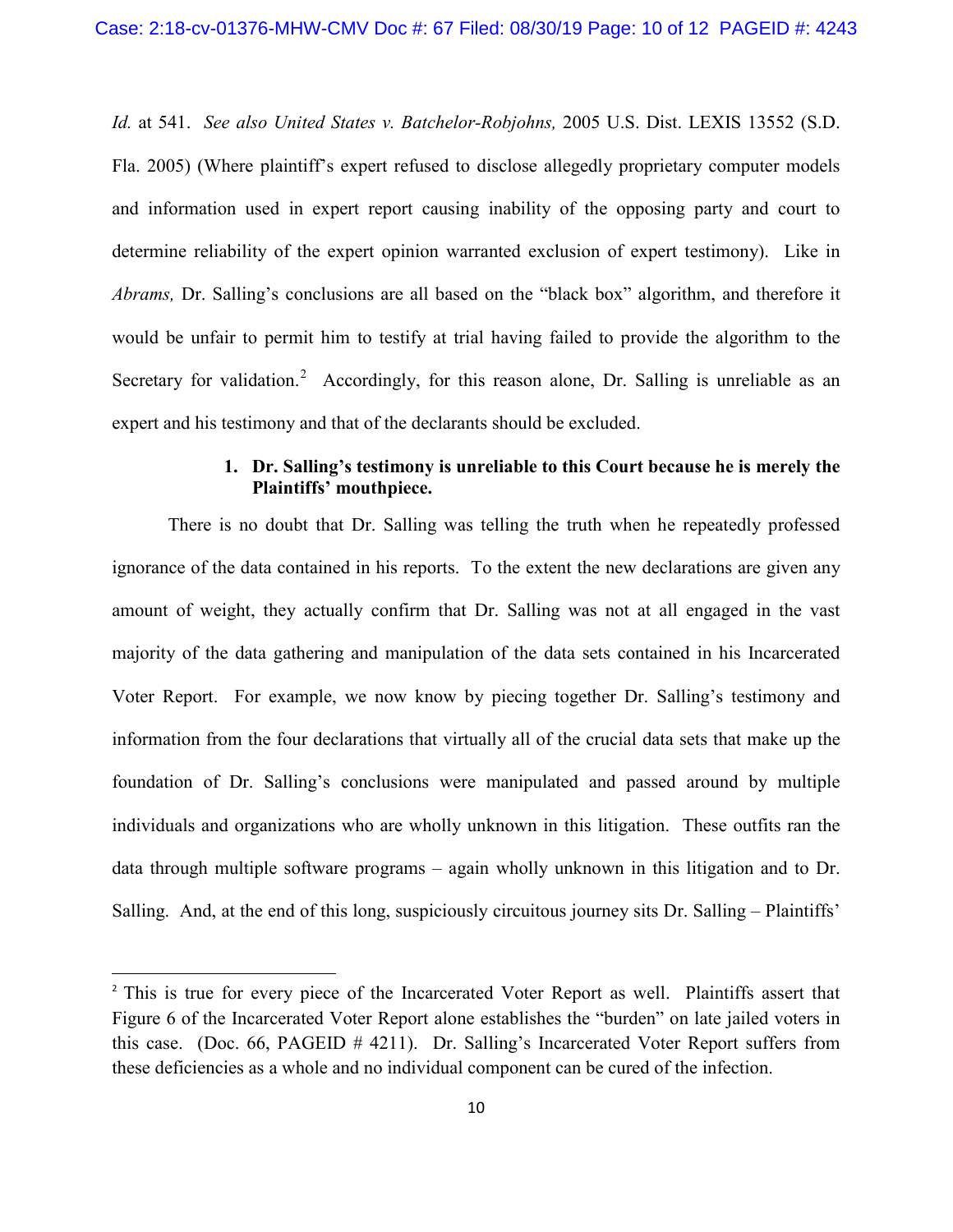alleged data expert in *this* case. Dr. Salling simply cannot not provide independent, reliable and probative conclusions about the number of late jailed voters who may be impacted by Ohio's elections laws because he is just the Plaintiffs' mouthpiece in this litigation – nothing more. Accordingly, his testimony should be excluded.

### **III. CONCLUSION**

For the foregoing reasons, and for the reasons set forth in the Secretary's Motion in Limine to Exclude the Expert Testimony of Dr. Mark Salling, PH.D, the Secretary respectfully requests this Court exclude Dr. Salling's testimony and the four declarations submitted by the Plaintiffs in their response to the Secretary's Motion in Limine.

> Respectfully submitted, DAVE YOST Ohio Attorney General

*s/ Julie M. Pfeiffer*

JULIE M. PFEIFFER (0069762) \* *\* Trial Attorney* ANN YACKSHAW (0090623) JEFFREY J. BOUCHER (0092374) Assistant Attorneys General Constitutional Offices Section 30 East Broad Street, 16th Floor Columbus, Ohio 43215 Tel: (614) 466-2872; Fax: (614) 728-7592 Julie.Pfeiffer@OhioAttorneyGeneral.gov Ann.Yackshaw@OhioAttorneyGeneral.gov Jeffrey.Boucher@OhioAttorneyGeneral.gov *Counsel for Defendant Ohio Secretary of State*